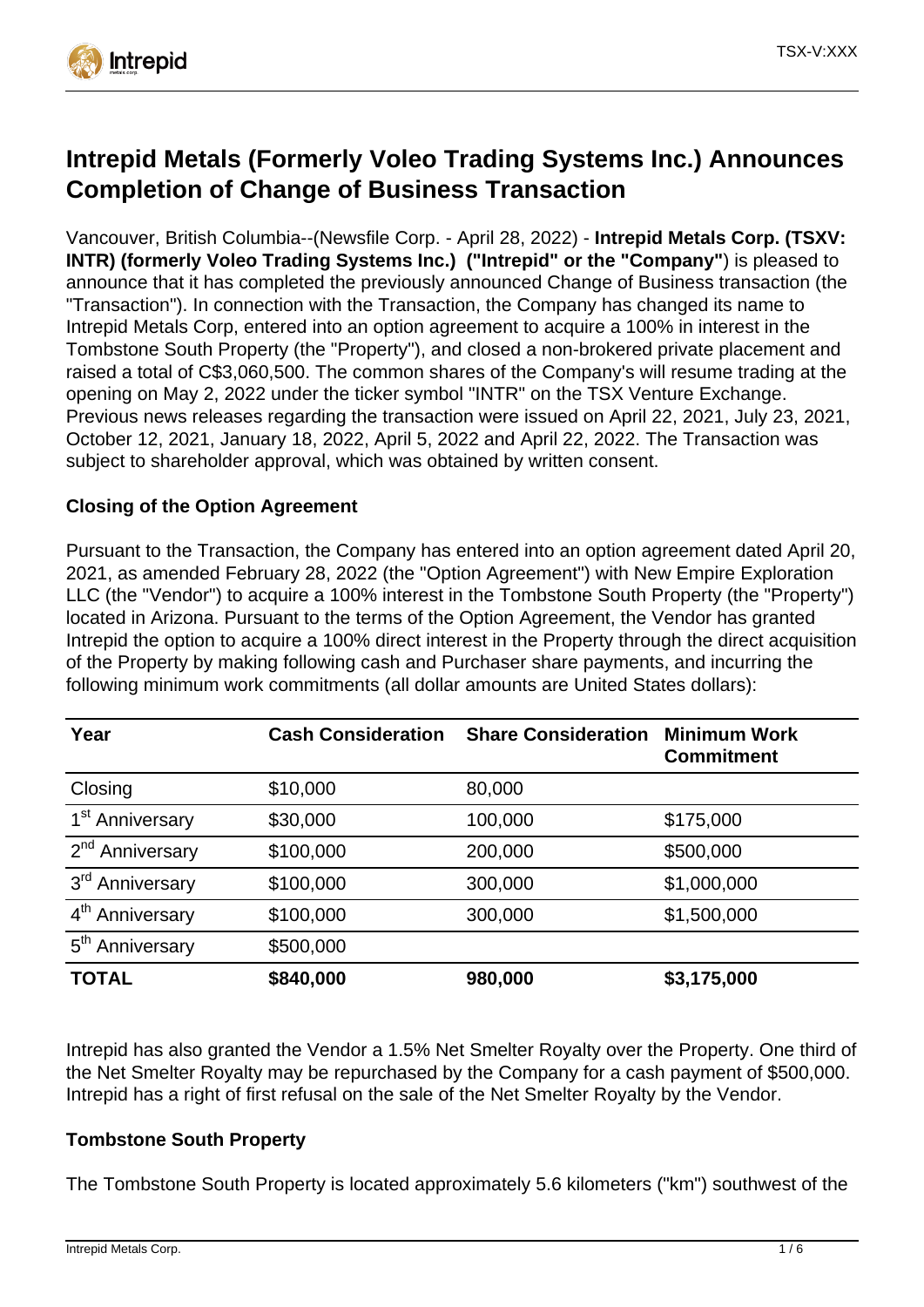

town of Tombstone, Arizona, USA which occupies the center of the historic Tombstone Mining District (over 30M ounces of silver produced). The Property is easily accessible via two hours of driving on paved highway from Tucson, Arizona and is approximately 113 km southeast of Tucson, Arizona. The Property consists of 39 unpatented federal mining claims and six Arizona State Prospecting Permits comprising a total of 1,335 hectares.

The main Tombstone District is well-known for high-grade silver / lead / zinc replacement bodies, fissures and veins that have yielded a historic production (1880's to 1930's) of over 30M ounces of silver.

Two exploration targets exist at Tombstone South: 1) Tombstone type polymetallic (silver / lead / zinc) carbonate replacement deposit in Cretaceous Bisbee group; and 2) Deeper polymetallic (silver / lead / zinc) type carbonate replacement deposit and skarns at the Cretaceous - Paleozoic contact. This stratigraphic horizon hosts the Taylor silver/lead/zinc deposit in southern Arizona, which was bought for US\$1.3B in 2018 by South 32. The Cretaceous-Paleozoic contact zone on the Property, including its proximity to low grade porphyry copper deposits and high-grade silver deposits, presents a very favourable setting for Taylor deposit style mineralization.

Intrepid is planning a 3000-metre drill program at the Tombstone South Property, which is expected to take place in H1 2022. Drill permits have been granted and US\$940,000 has been budgeted for the Company's exploration program on the Property. The objective of the initial drill program is to confirm historic drilling to National Instrument 43-101 standards and to expand on the mineralized footprint.

Assuming successful exploration results from the work plan described above, Intrepid intends to conduct further work programs and studies. This work is expected to include additional drilling, sampling and analysis and geological modelling.

For additional information on the Tombstone South Property please refer to the National Instrument 43-101 Technical Report dated effective May 10, 2021 entitled "Technical Report on the Tombstone South Property, Cochise County, Arizona, USA" filed on SEDAR at [www.sedar.com.](https://www.newsfilecorp.com/redirect/8AZMEFQ5nA)

Dr. Chris Osterman, P. Geo, a consultant of the Company, is a Qualified Person ("QP") as defined by National Instrument 43-101. Dr. Osterman has reviewed and is responsible for the technical information disclosed in this presentation as it relates to the Tombstone South Property.

# **Management and Directors**

The Company's management and directors following the closing of the Transaction are as follows:

Mark J. Morabito, BA, JD, Director and Chair - Mr. Morabito has more than 20 years of experience in the public markets with expertise in raising capital and corporate development. He is the founder of King & Bay West, a merchant bank and technical services company that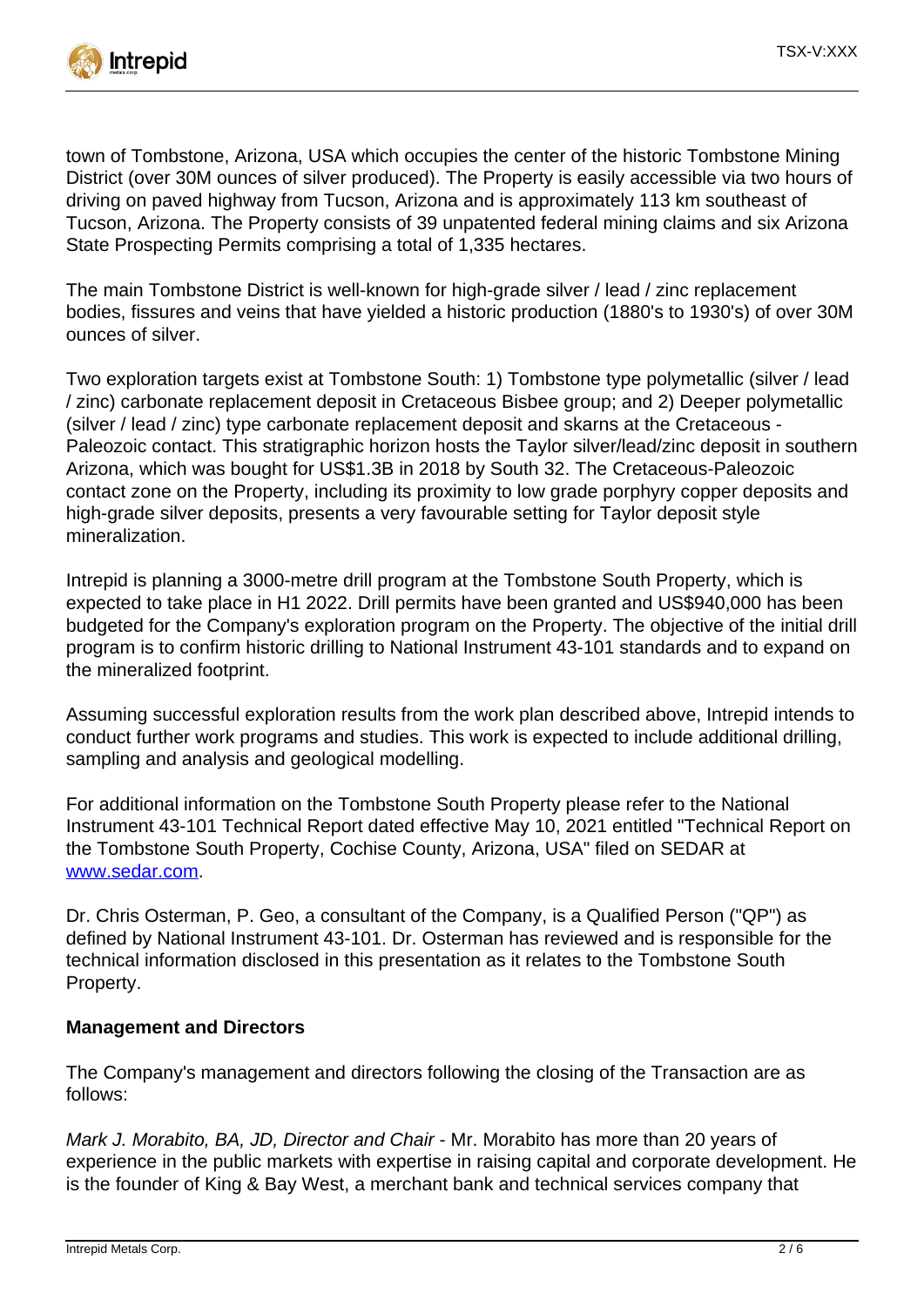

specializes in identifying, funding, developing and managing high-potential opportunities. Mr. Morabito has been the principal driving force behind numerous resource development companies including Alderon Iron Ore Corp. and Excelsior Mining Corp., among others. He has raised more than \$900 million in capital and commitments to date and has attained two listings on the New York Stock Exchange. Mr. Morabito has a Bachelor of Arts from Simon Fraser University and completed his Juris Doctor degree at Western University.

Ken Brophy, Director and Incoming Chief Executive Officer - Mr. Brophy's career comprises over twenty-five years of experience in the natural resources sector, focused primarily on advancing and de-risking development-stage projects. Mr. Brophy is an experienced executive with a successful track record of project management, building and leading teams, and has many years of experience with Environmental Social Governance ("ESG") initiatives, such as Corporate Social Responsibility (CSR), Indigenous, government and stakeholder relations. Mr. Brophy is currently president of Ram River Coal Corp., a private Canadian company with a steelmaking coal project located in Alberta, Canada. He also serves as a director for Supernova Metals Corp, a TSX-V listed junior exploration company with assets in Canada and the US.

Jay Sujir, BA, LL.B., Director - Mr. Sujir is a Partner in Farris, Vaughan, Wills & Murphy LLP. Following more than 20 years with Anfield, Sujir, Kennedy & Durno, he joined Farris' Securities practice group. Mr. Sujir has over 30 years' experience acting for public and private companies. He was called to the BC Bar in 1986 after obtaining his LLB from the University of Victoria. He obtained his BA (Economics & Philosophy) in 1981, also from the University of Victoria.

Dr. Anthony P. Taylor, BSc, PhD, CPG, Director - Dr. Taylor is an exploration geologist and was a manager for 52 years with majors including Cominco, Selection Trust, BP Minerals, RTZ, and Gencor until 1994 in Europe, Mexico, Australia, South Africa and the USA. Dr. Taylor contributed to major mineral discoveries, some of which became successful producing mines. He subsequently founded three junior exploration companies. Dr. Taylor is currently President, CEO and Director of Selex Resources, a private Ontario Corporation, and is a retired Independent Director of Hecla Mining Company.

Mark Lotz, BBA, CA, Director - Mr. Lotz is a Chartered Professional Accountant practicing publicly through his firm Lotz CPA Inc. with more than 26 years of public practice experience focusing of public company reporting, tax and consulting. Formerly a CEO and CFO in the brokerage industry, he also has senior management experience in the mining, manufacturing, cannabis and digital media sectors. Mr. Lotz provides strategic tax and business planning and is a sought-after expert for complex contractual issues and financial quantification. He regularly consults with legal firms acting as an expert witness on matters of securities regulation and litigation. His public company experience is extensive, including: Luff Enterprises (formerly Ascent Industries Corp., Global Crossing Airlines (formerly Canada Jetlines Ltd.), Candente Copper Corp, Xali Gold, Loop Insights Inc., TrackX Holdings, Gnomestar Craft Inc., Gold Basin Resources, and Prophecy Coal.

Daniel Lee, B. Comm, CPA-CA, Chief Financial Officer - Mr. Lee is a seasoned finance and accounting professional with over ten years of progressive experience in public practice and in industry. He has extensive experience working with public and private companies in a variety of sectors providing accounting, audit, tax and financial advisory services. His most recent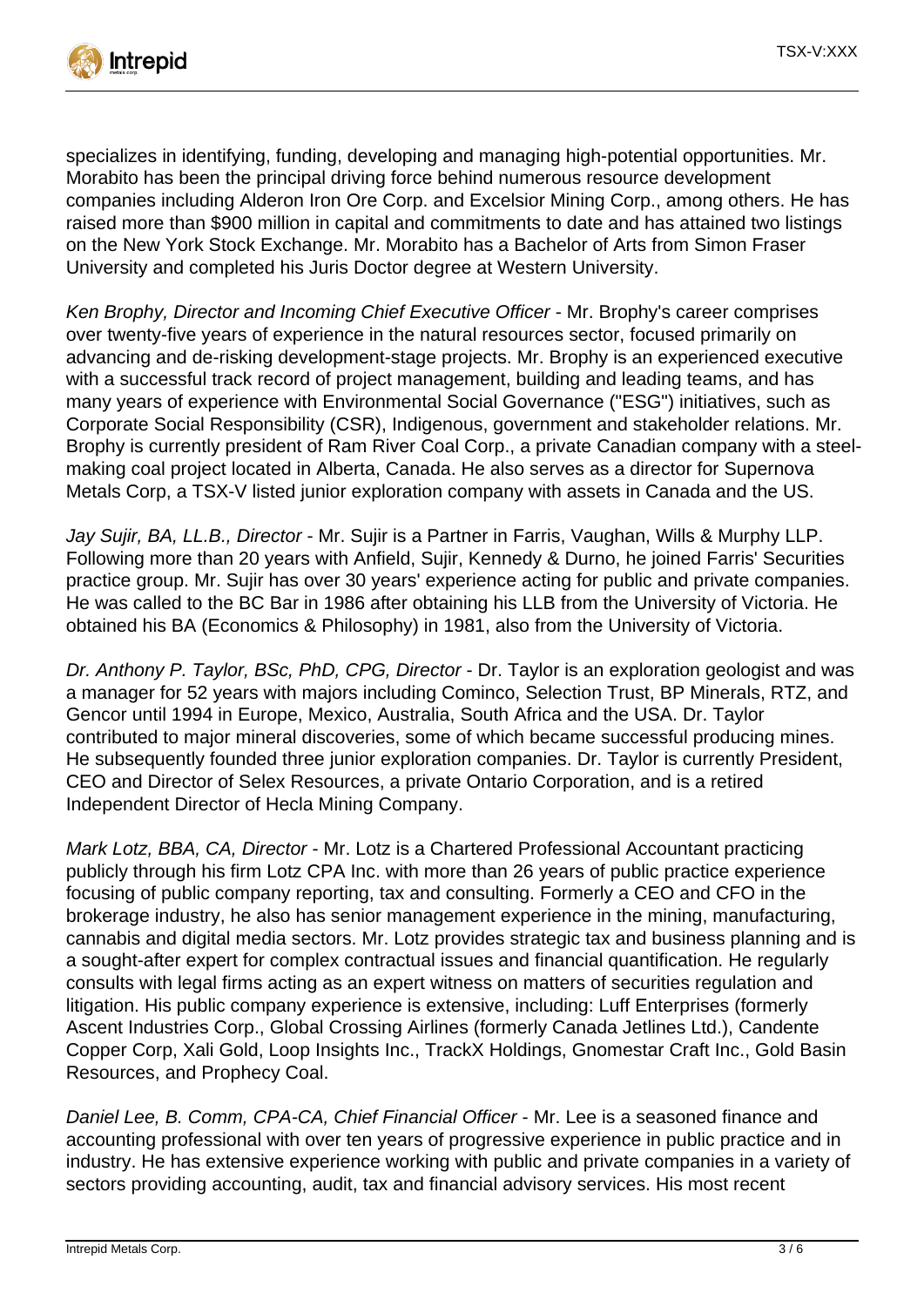

experience comes from the start-up software and technology industry. Mr. Lee is a Chartered Professional Accountant (CPA, CA) in Canada and holds a Bachelor of Commerce degree from the University of British Columbia's Sauder School of Business.

Sheila Paine, Corporate Secretary - Ms. Paine has over 30 years' experience as a senior paralegal, specializing in corporate, securities and regulatory matters both in Canada and the United States. For the past 15 years, Sheila has acted as Corporate Secretary or Assistant Corporate Secretary for a number of public companies trading on various stock exchanges. She is currently the Corporate Secretary of Excelsior Mining Corp. (TSX and OTCQX), Global Crossing Airlines Group Inc. (NEO Exchange and OTCQB), Canada Jetlines Operations Ltd. (NEO Exchange) and Intrepid Metals Corp. (TSX-V).

The Company has also issued a total of 75,000 stock options to a director exercisable at \$0.25 for a five-year period.

# **Offering**

In conjunction with the Transaction, the Company previously completed a non-brokered private placement (the "Offering") that consisted of 15,352,500 units issued at \$0.20 per unit (each a "Unit") for aggregate gross proceeds of \$3,070,500. Each Unit consists of one common share (each a "Share") and one half of one warrant (each whole warrant, a "Warrant"). Each Warrant entitles the holder thereof to purchase an additional Share for \$0.35 for a period of 24 months after closing.

The Company intends to use the net proceeds of the Offering for the purposes set out in its Filing Statement dated June 30, 2021 which is filed on SEDAR at [www.sedar.com.](https://www.newsfilecorp.com/redirect/y3ZW1IJarX) In connection with the Offering the Company paid finder's fees to two finders of \$63,000 in cash and issued 315,000 non-transferrable finder's warrants. Each finder's warrant is exercisable for a share at an exercise price of \$0.20 for a period of 24 months after closing. All securities issued in the Offering are subject to a statutory four month hold period that expires on August 22, 2022.

**This news release does not constitute an offer of securities for sale in the United States. The securities being offered have not been, nor will they be, registered under the Unites States Securities Act of 1933, as amended, and such securities may not be offered or sold within the United States absent U.S. registration or an applicable exemption from U.S. registration requirements.**

#### **Cautionary Statements**

Additional information as required can be found in the Filing Statement dated June 30, 2021 (the "**Filing Statement**") and documents incorporated by reference therein and available on SEDAR at [www.sedar.com](https://www.newsfilecorp.com/redirect/1zZ7McGwqY) or will be provided by way of a subsequent news release or material change report. Trading in the common shares of the Company on the Exchange will remain halted until such time as the requirements of the Exchange are met.

Investors are cautioned that, except as disclosed in the Filing Statement and the Prospectus,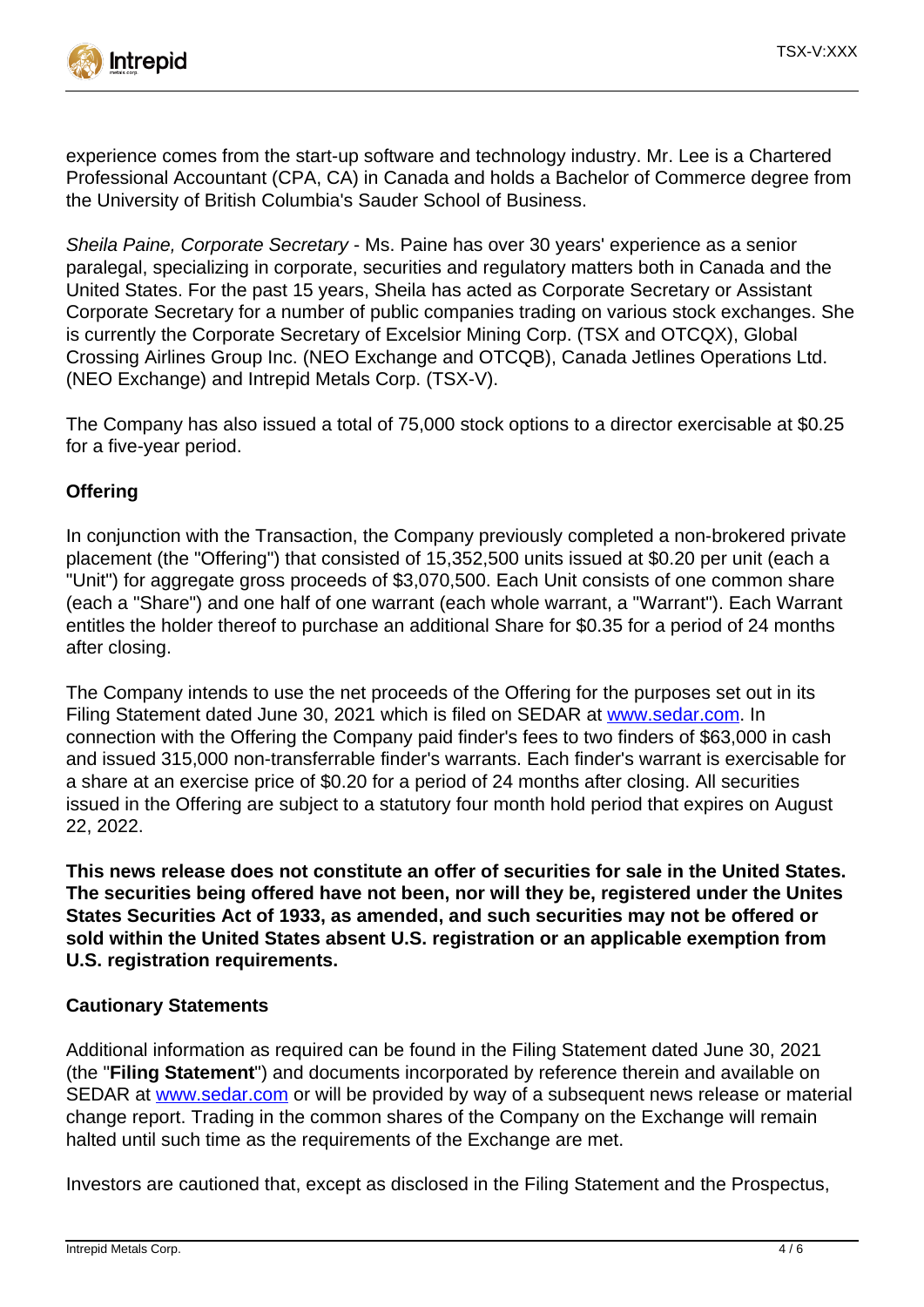

and press releases of the Company, any information released or received with respect to the Transaction may not be accurate or complete and should not be relied upon. Trading in the securities of the Company should be considered highly speculative.

The Exchange has in no way passed upon the merits of the proposed transaction and has neither approved nor disapproved the contents of this press release.

#### **About Intrepid Metals Corp.**

Intrepid is developing a potential high-grade silver/lead/zinc project in close proximity to producing mines. For more information on Intrepid, please visit [www.intrepidmetals.com](https://www.newsfilecorp.com/redirect/ABr5DFQ4nY)

#### **INTREPID METALS CORP.**

On behalf of the Board "Mark J. Morabito" **Chair** 

#### **For further information regarding this news release, please contact:**

Investor Relations 604-681-8030 [info@interpidmetals.com](mailto:info@interpidmetals.com)

#### **Cautionary Note Regarding Forward-Looking Information**

Certain statements contained in this release constitute forward-looking statements and forward-looking information (collectively referred to herein as "forward-looking statements") within the meaning of applicable Canadian securities laws. Such forward-looking statements relate to: (i) use of proceeds from the Offering; and (ii) the exploration potential of the Property.

All statements other than statements of historical fact may be forward-looking statements. Such forwardlooking statements are often, but not always, identified by the use of words such as "anticipate", "budget", "plan", "estimate", "expect", "forecast", "may", "will", "project", "potential", "intend", "could", "might", "should", "believe" and similar expressions. These statements involve known and unknown risks, uncertainties and other factors that may cause actual results or events to differ materially from those anticipated in such forward-looking statements. Intrepid believes the expectations reflected in those forward-looking statements are reasonable but no assurance can be given that these expectations will prove to be correct and such forward-looking statements included in this release should not be unduly relied upon. These forward-looking statements speak only as of the date of this release, or as of the date specified in the documents incorporated by reference into this release, as the case may be.

With respect to forward-looking statements contained in this release, Intrepid has made assumptions regarding, among other thing: the accuracy, reliability and applicability of Intrepid's business model; the impact of COVID-19 on Intrepid's operations; the ability of Intrepid to implement its business plan as intended; the legislative and regulatory environments of the jurisdictions where Intrepid carries on business; the impact of competition; and the availability of financing to execute the business plan. Intrepid has included the above summary of assumptions and risks related to forward-looking statements provided in this release in order to provide investors with a more complete perspective on Intrepid's